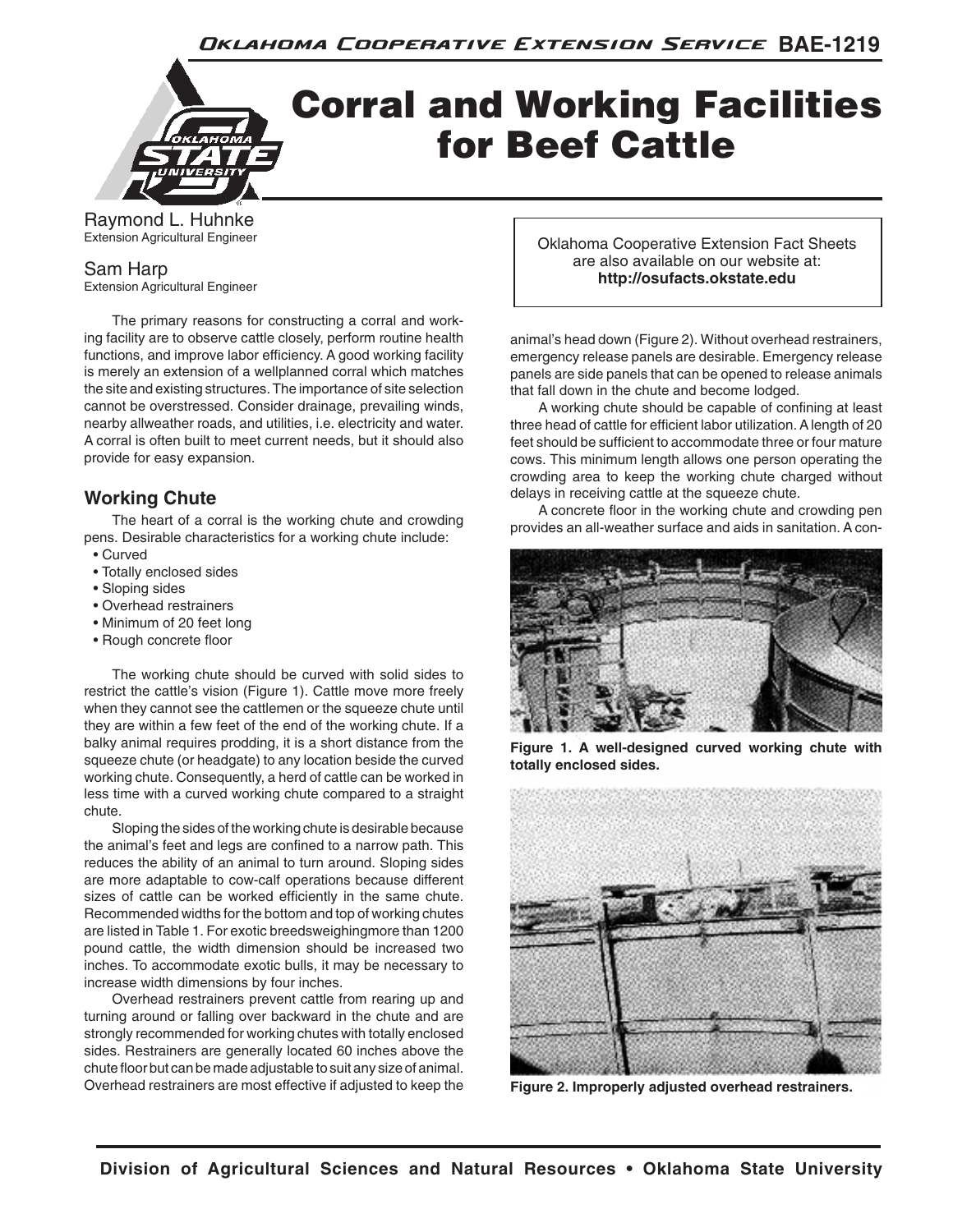|  | Table 1. Corral and Working Facilities Dimensions Use dimensions for over 1200 lb for cow-calf operations. |
|--|------------------------------------------------------------------------------------------------------------|
|--|------------------------------------------------------------------------------------------------------------|

|                                    |                     | <b>To 600 lb</b> |      | 600-1200 lb |  | <b>Over 1200 lb</b> |
|------------------------------------|---------------------|------------------|------|-------------|--|---------------------|
| Holding area sq fUhead             |                     | 14               |      | 17          |  | 20                  |
| Crowding pen sq ft/head            |                     | 6                |      | 10          |  | 12                  |
| Working chute with vertical sides  |                     |                  |      |             |  |                     |
| Width                              |                     | 18"              |      | 24"         |  | 28"                 |
| Length (minimum)                   |                     | 20 <sup>1</sup>  |      | 20'         |  | 20'                 |
| Working chute with sloping sides   |                     |                  |      |             |  |                     |
| Width at bottom inside clear       |                     | 13"              |      | 15"         |  | 16"                 |
| Width at top inside clear          |                     | 20"              |      | 24"         |  | 28"                 |
| Length (minimum)                   |                     | 20'              |      | 20'         |  | 20'                 |
| Working chute fence                |                     |                  |      |             |  |                     |
| Recommended minimum height         |                     | 45"              |      | 50"         |  | 60"                 |
| Depth of posts in ground (minimum) |                     | 30"              |      | 30"         |  | 30"                 |
| Corral fence                       |                     |                  |      |             |  |                     |
| Recommended height                 |                     | 60"              |      | 60"         |  | 60"                 |
| Depth of posts in ground (minimum) |                     | 30"              |      | 30"         |  | 30"                 |
| Loading chute                      |                     |                  |      |             |  |                     |
| Width                              |                     | 26"              |      | 26"         |  | 26"-30"             |
| Length (minimum)                   |                     | 12'              |      | 12'         |  | 12 <sup>1</sup>     |
| Rise, in/ft                        |                     | $3^{1/2}$        |      | $3^{1/2}$   |  | $3^{1/2}$           |
| Ramp height for:                   |                     |                  |      |             |  |                     |
|                                    | Stock trailer       |                  | 15"  |             |  |                     |
|                                    | Pickup Truck        |                  | 28"  |             |  |                     |
|                                    | <b>Stock Truck</b>  |                  | 40"  |             |  |                     |
|                                    | Tractor-trailer     |                  | 48"  |             |  |                     |
|                                    | Double-deck trailer |                  | 100" |             |  |                     |

crete floor can be readily cleaned after working cattle to aid in preventing spread of disease. A rough finish on the concrete floor is required for good traction.

# **Crowding Area**

The crowding area is a specialized holding pen which funnels cattle into the working and/or loading chutes. A welldesigned and constructed crowding area reduces the labor required to work cattle—enabling one man to keep the working chute charged. Desirable characteristics for a crowding area are:

- Circular shape
- Totally enclosed sides
- Solid crowding gate
- Rough concrete floor

A circular crowding pen with solid sides and crowding gate is effective because the only escape route visible to the animal is through the working or loading chute. To further encourage cattle to evacuate the crowding pen, the crowding gate is intermittently moved toward a closed position. This effectively restricts the cattle to successively smaller areas until they move into the chute. The concrete floor is desirable to provide an all-weather surface and sanitation.

The circular crowding pen normally has a 12-foot long, swinging crowding gate. A quarter-circle crowding area with 12-foot crowding gate can handle up to eight mature cows. For large operations, half-circle and three quarter circle crowding areas are common.

# **Loading Chute**

A loading chute is a must at feedlots. It can also be beneficial to cow-calf operations. Consider an adjustable height loading chute to accommodate stock trailers as well as trucks. If possible, locate the loading chute outside the corral and pasture to keep trucks out of lots and reduce the spread of diseases. Desirable characteristics for a loading chute are:

- Curved approach
- Totally enclosed sides
- Telescoping side panels
- Self-aligning dock platform
- Circular crowding area
- Located near scales

A curved approach and solid sides restrict cattle's vision. Similar to working chutes, cattle move more freely into loading chutes when they cannot see the cattlemen or truck until just before loading. Solid sides are also useful for unloading because the cattle cannot see the ground and move readily down the chute and ramp. Telescoping side panels on the loading chute are used to close the gap between chute and truck. A self-aligning dock platform that swivels eliminates the need for backing the truck perfectly square into the dock. A circular crowding area restricts the cattle to a small holding area with the loading chute as the only escape route.

Platform scales should be located near the loading chute to weigh cattle directly into or out of the chute. Scales should not be placed in line with the loading chute. While scales should be easily accessible to vehicles which have weights used for testing and calibration, they should not be used as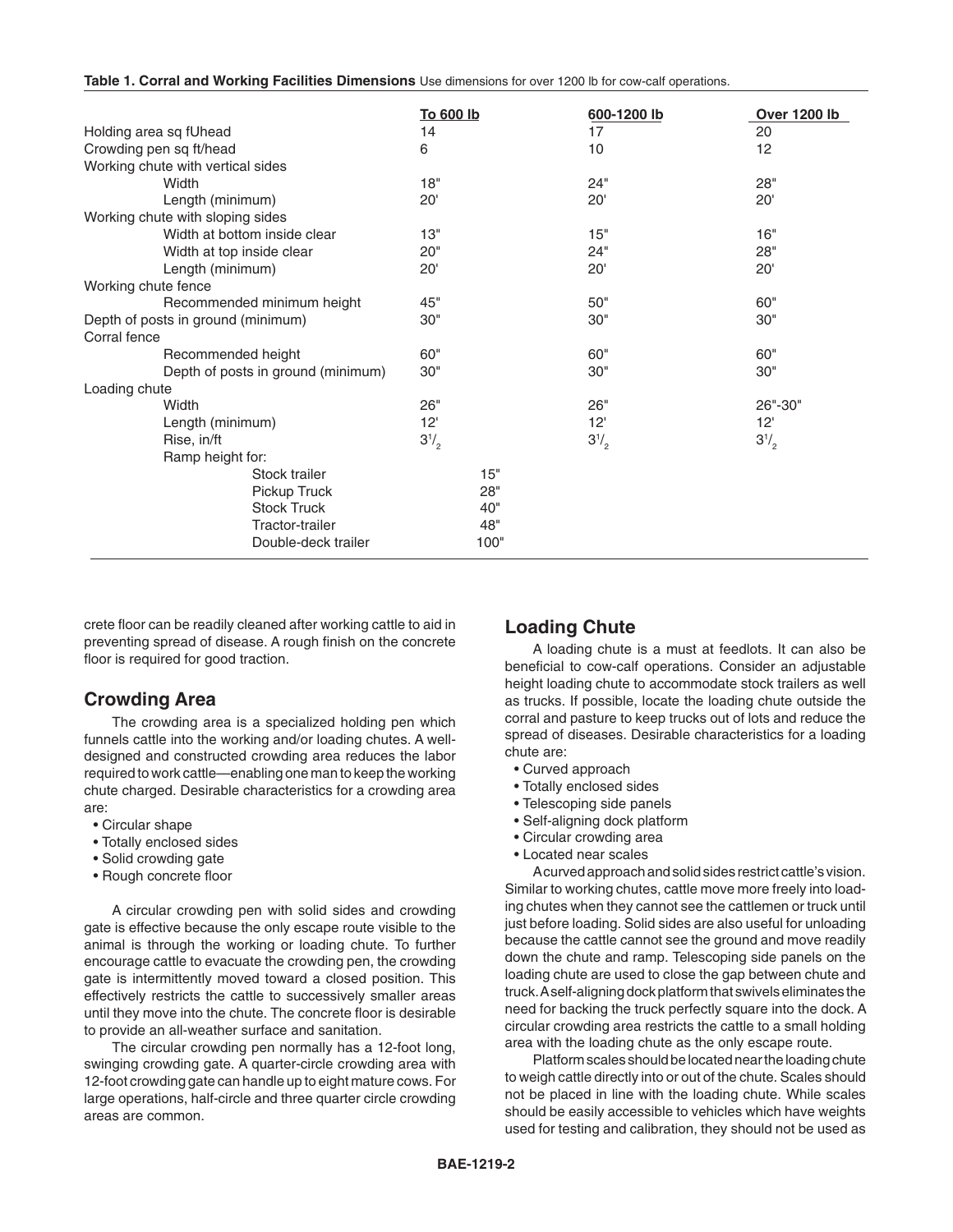alleyways. Many scales are located outside of the corral for use by trucks and other farm equipment.

### **Holding Pens**

The overall corral plan normally dictates the size and shape of holding pens. However, planning before construction will insure greater utilization of all holding pens. One of the most common errors in holding pen design and layout is insufficient holding space for sorting cattle as they exit the squeeze chute. A good corral layout allows sorting from the squeeze chute without disrupting the flow of cattle entering the working area. Consider placing a few small pens near the squeeze chute for confining sick or injured animals.

Holding pens interconnected with a common alleyway provide ideal sorting capabilities. Cattle can be held in the alleyway and sorted into any of the adjacent holding pens. Maximum width for a common alleyway used to sort cattle is 12 feet. The alleyway can also be used to confine cattle for spraying.

Consider future expansion when locating holding pens. Additional holding pens need to be near working and loading areas or directly connected by an alleyway. Holding pens located too far from the working chute will reduce labor efficiency.

## **Working Areas**

The working area is the area surrounding the exit end of the working chute. On smaller cow-calf ranches, the working area consists of a headgate fastened securely to the end of the working chute. On larger beef cattle operations, the working area is frequently a well-equipped hospital with squeeze chute, storage space, and refrigerator all enclosed within a building.

#### **Headgate**

A headgate is acceptable for routine health functions, whereas a squeeze chute allows complete control of the animal reducing the potential for injury to both cattle and cattlemen. Factors to consider before selecting either a headgate or squeeze chute include purchase cost, size and type of beef cattle operation, and availability of labor. Even though a headgate is normally satisfactory for most small cow-calf ranches, a shortage of labor can force the smallest operations to utilize a squeeze chute.

The three most common types of headgates used on a working chute or a squeeze chute are the self-catch, stanchion, and guillotine. Advantages of a self-catch headgate include: easy to operate, works cattle fast without balking, and allows cattle to easily exit. If properly adjusted, it seldom chokes cattle. Disadvantages of a self-catch headgate are: not well suited for horned cattle, requires a head table and nose bar to secure the animal's head, can cause severe shoulder bruises when cattle lunge at the cocked headgate, and sometimes allows an animal to escape without being caught. The stanchion headgate is also simple and fast to operate and seldom chokes cattle if properly adjusted. Disadvantages of the stanchion headgate are: requires a head table and nose bar, possible shoulder bruises as cattle lunge toward the open stanchion, inability to prevent an animal from escaping without being caught, and frequent tripping of cattle as they walk through the headgate. The guillotine headgate holds the animal's head secure and lessens shoulder bruises; but it is difficult to operate, can cause choking and is slower because cattle balk instead of moving forward.

#### **Hospital Area**

A well-designed hospital area has:

- Ample storage space
- A refrigerator
- Adequate ventilation
- A well-drained concrete floor
- Potable water
- Electricity
- Overhead lighting

Storage space is utilized for both medical supplies and equipment. A refrigerator is recommended to store perishable medicines. Space should also be allotted for record-keeping. Record-keeping in the hospital area will provide accessible data that can be used to analyze effectiveness of past treatments. Overhead ventilation can clear the air of smoke from branding or vapor and odor from insecticides. A well-drained concrete floor is helpful in maintaining sanitation and reducing the potential spread of diseases. Use a  $\frac{1}{4}$  inch per foot slope. The floor should have a roughened finish to provide good traction.

The most important facilities to have available in all working areas from the simplest design to the most elaborate hospital area are potable water and electricity. Potable water must be available at all times during cattle working to wash veterinary equipment and general cleanup. Electricity is necessary for lights and electrical equipment such as branders, dehorners, clippers and refrigerator.

# **Corral Plans**

Figures 3, 4, and 5 illustrate three corral plans which are available through your Oklahoma Cooperative Extension Center. These plans are suitable for all sizes of operations—small cow-calf, large ranches, small feedlots, and backgrounding operations. Each plan features a circular crowding area, curved working chute, location for a squeeze chute or headgate, space for a palpation cage, loading chute and holding pens. Cattle can be sorted in the alleyway connecting the pens and crowding area and with the gate at the head of the squeeze chute. The loading chute adjoins the crowding area to provide efficient loading because the cattle are forced directly into the loading chute using the crowding gate.

Plan No. OK-724-26 can be designed to match herd sizes from 70 to over 400 head. The rectangular corral can be built with a variety of pen sizes—ideal for sorting cattle. The holding pens near the squeeze chute provide an excellent location for sick pens. A platform scale can be located near the crowding area to weigh incoming and outgoing cattle. The pen and working area arrangement can be incorporated into many existing facilities. This corral can be used as a hospital area, receiving facility, backgrounding lot or combination for smaller feedlots and stocker operations. The working area can be constructed under a roof to ensure all-weather usability. The smaller holding pens can also be placed in a building to provide environmental protection for sick animals. Feed bunks can be constructed on the outer fence lines to accommodate delivery from mixer trucks.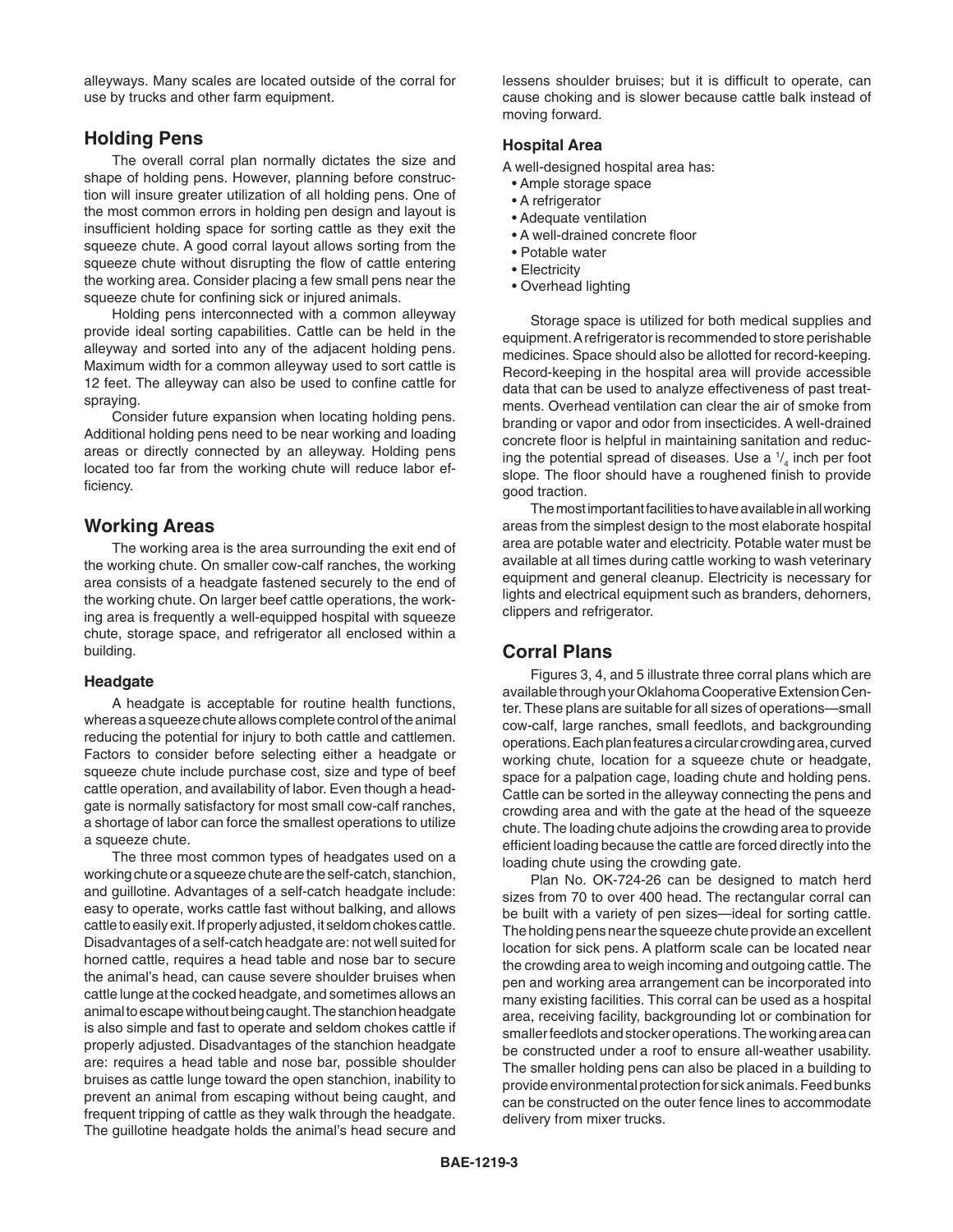

**Figure 3. Plan No. OK-724-26.**

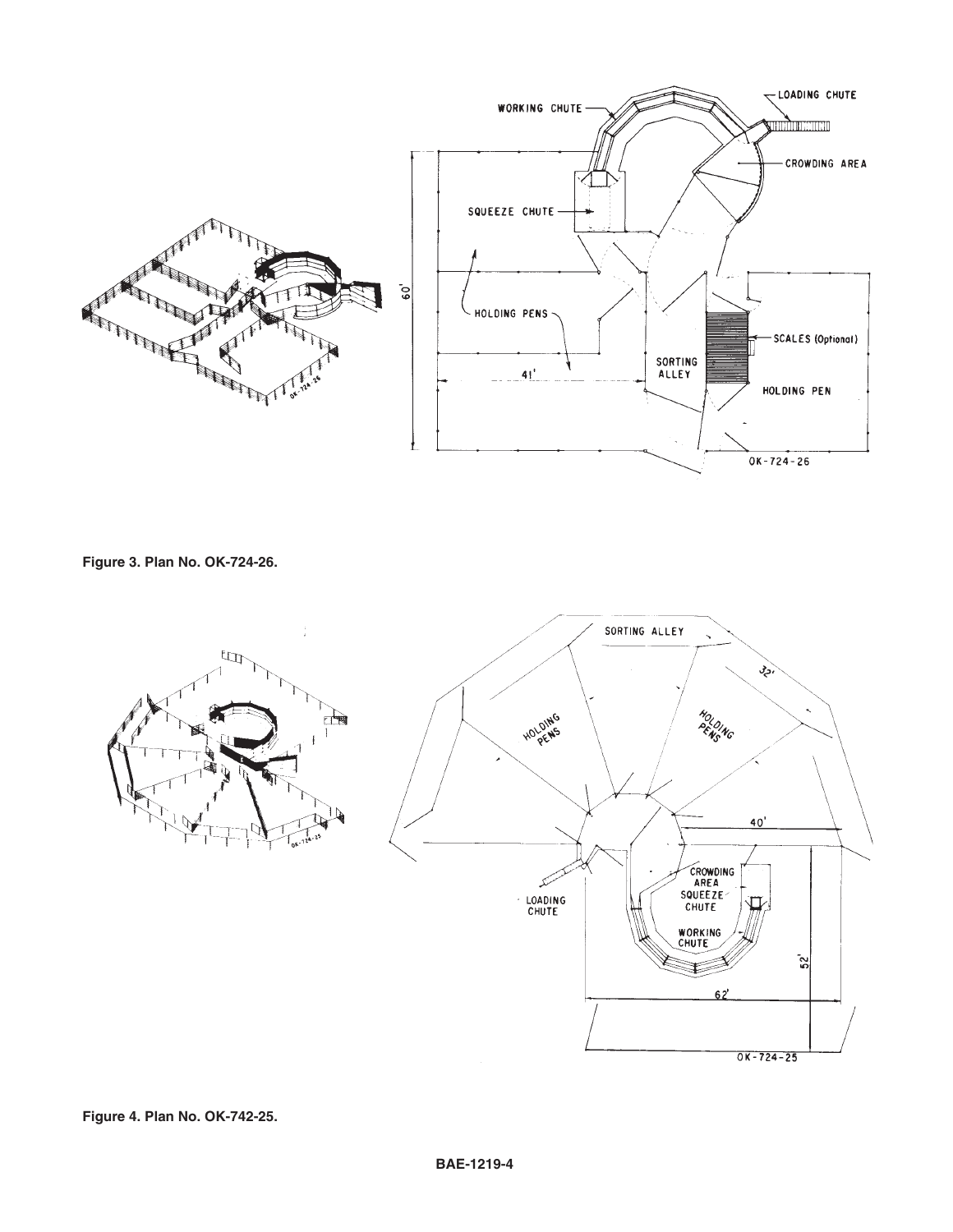

#### **Figure 5. Plan No. OK-724-29.**

The pie-shaped corral, Plan No. OK-724-25 can be designed to match herd sizes from 70 to over 400 head. For smaller herds, the corral can be built with only a couple of pie-shaped pens, the crowding area, curved working chute, loading chute, and holding pen surrounding the working area. The five pie-shaped pens around the perimeter of the sorting alley are capable of holding 150 head of mature cattle. Adding pens to the outer perimeter of the central five pens can increase holding capacity to over 400 head. Pie-shaped holding pens are ideal for spraying, but additional fencing is required compared to rectangular pens of the same area.

Plan No. OK-724-29 is designed for a group of 25 to 50 head, but can be expanded to suit groups of about 75 head. This plan can also be incorporated in existing corrals. This plan has an ideal loading arrangement, good sorting capabilities, and good spray areas. Disadvantages include limited expansion capabilities and no ideal location for scales.

As mentioned previously, these plans can be obtained through the Oklahoma Cooperative Extension Centers. For persons outside of Oklahoma, write to:

> Plans and Building Information Extension Agricultural Engineering 214 Agricultural Hall Stillwater, Oklahoma 74078

#### **Summary**

A corral and working facility are only as good as the planning prior to construction. Utilize a working chute, crowding area, loading chute, and holding pens to closely observe cattle and improve labor efficiency while performing routine health and management functions. Labor efficiency is achieved through design features which are based on animal behavior. These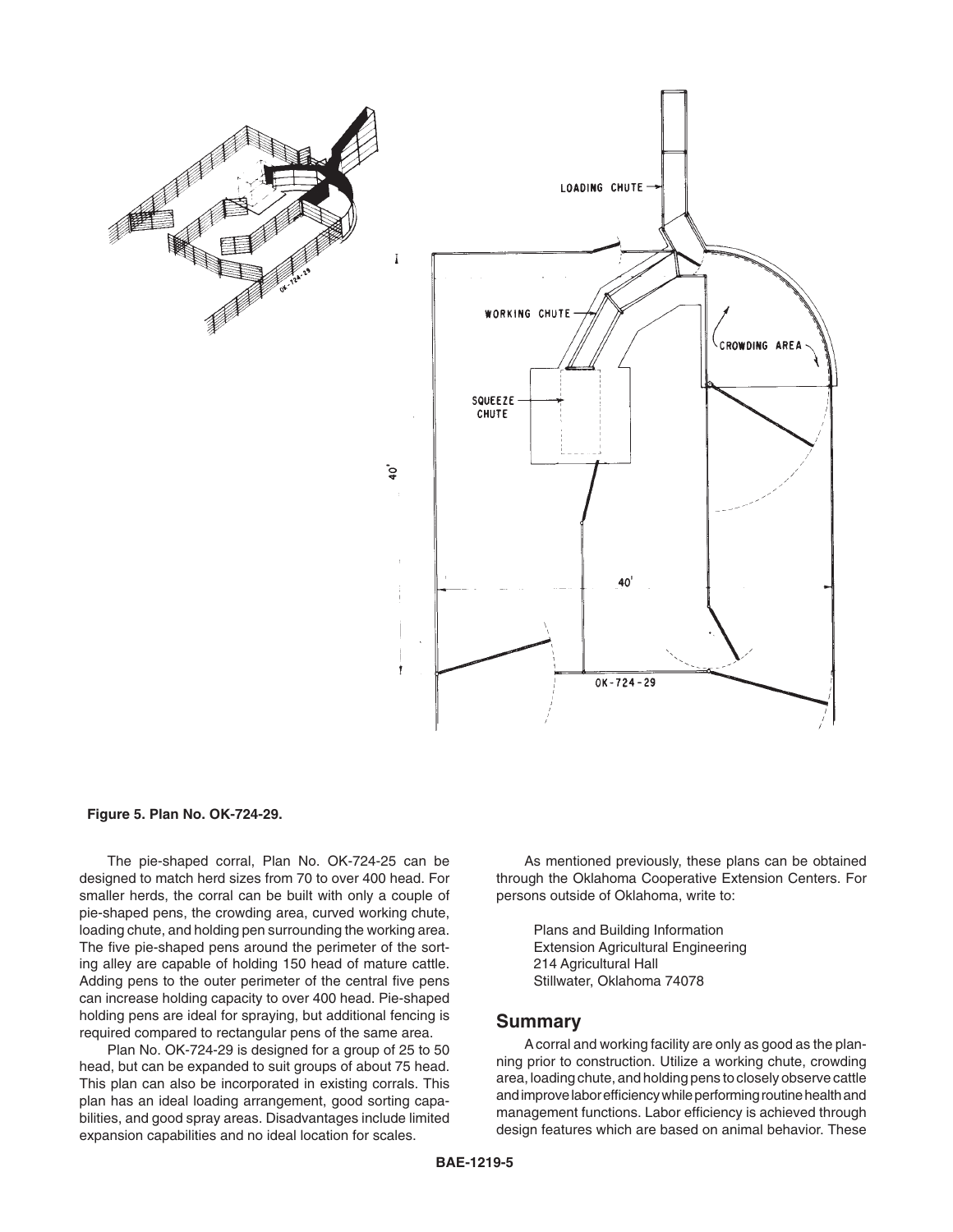features include a curved working chute, semi-circular crowding area, and loading chute. Safety for both cattlemen and cattle should be considered throughout the planning phase. Finally, the importance of selecting proper dimensions and a good site cannot be overemphasized.